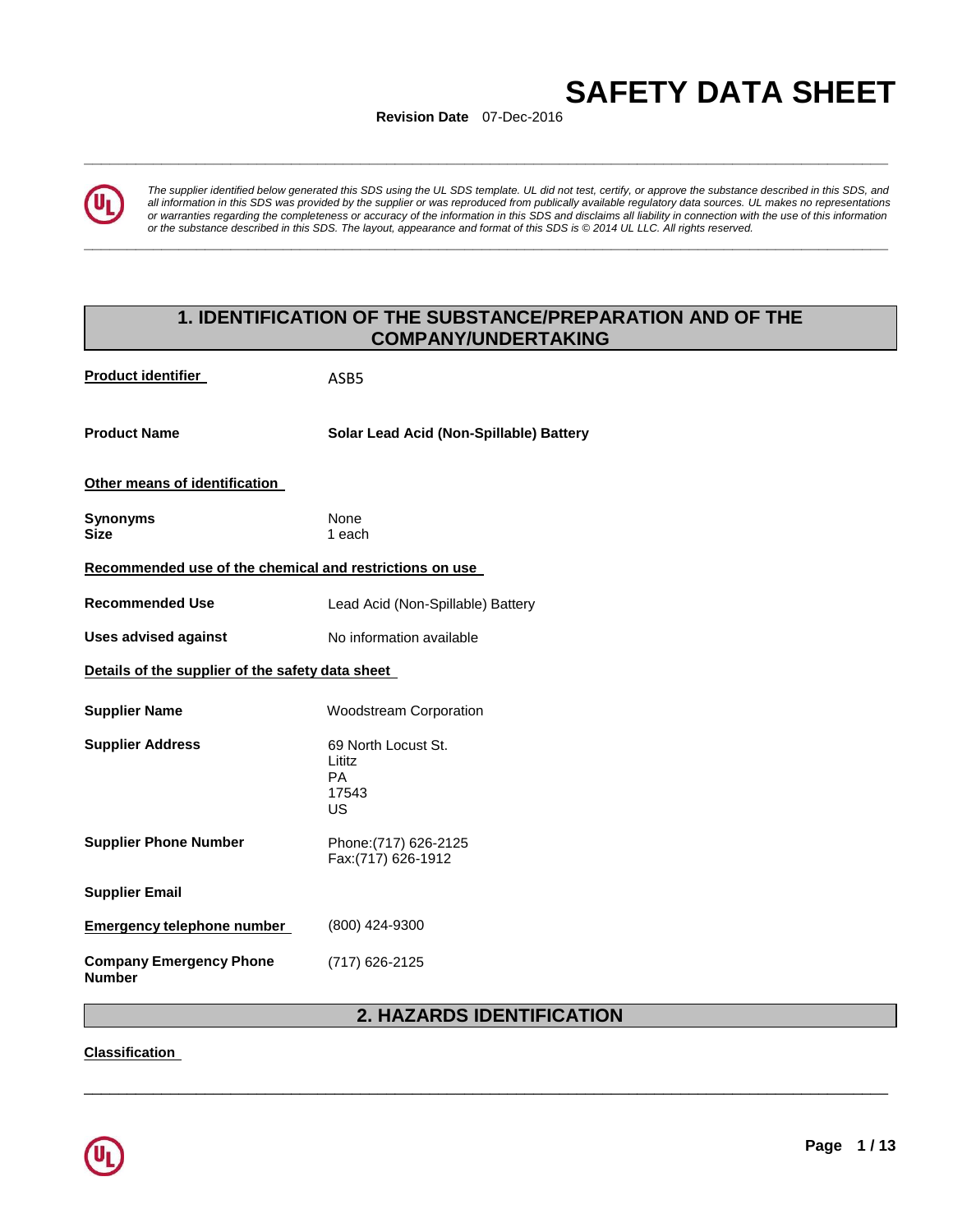This chemical is considered hazardous by the 2012 OSHA Hazard Communication Standard (29 CFR 1910.1200).

| Acute toxicity - Oral                              | Category 4                |
|----------------------------------------------------|---------------------------|
| Acute toxicity - Inhalation (Gases)                | Category 4                |
| Acute toxicity - Inhalation (Vapors)<br>Category 4 |                           |
| Acute toxicity - Inhalation (Dusts/Mists)          | Category 3                |
| Skin corrosion/irritation                          | Category 1 Sub-category A |
| Serious eye damage/eye irritation                  | Category 1                |
| Carcinogenicity                                    | Category 1A               |
| Reproductive Toxicity                              | Category 1A               |
| Specific target organ toxicity (repeated exposure) | Category 1                |

\_\_\_\_\_\_\_\_\_\_\_\_\_\_\_\_\_\_\_\_\_\_\_\_\_\_\_\_\_\_\_\_\_\_\_\_\_\_\_\_\_\_\_\_\_\_\_\_\_\_\_\_\_\_\_\_\_\_\_\_\_\_\_\_\_\_\_\_\_\_\_\_\_\_\_\_\_\_\_\_\_\_\_\_\_\_\_\_\_\_\_\_\_

# **GHS Label elements, including precautionary statements**



Obtain special instructions before use Do not handle until all safety precautions have been read and understood Use personal protective equipment as required Wash face, hands and any exposed skin thoroughly after handling Do not eat, drink or smoke when using this product Use only outdoors or in a well-ventilated area Do not breathe dust/fume/gas/mist/vapors/spray

#### **Precautionary Statements - Response**

Specific treatment (see supplemental first aid instructions on this label) Immediately call a POISON CENTER or doctor/physician Specific treatment (see supplemental first aid instructions on this label)

#### **Eyes**

IF IN EYES: Rinse cautiously with water for several minutes. Remove contact lenses, if present and easy to do. Continue rinsing

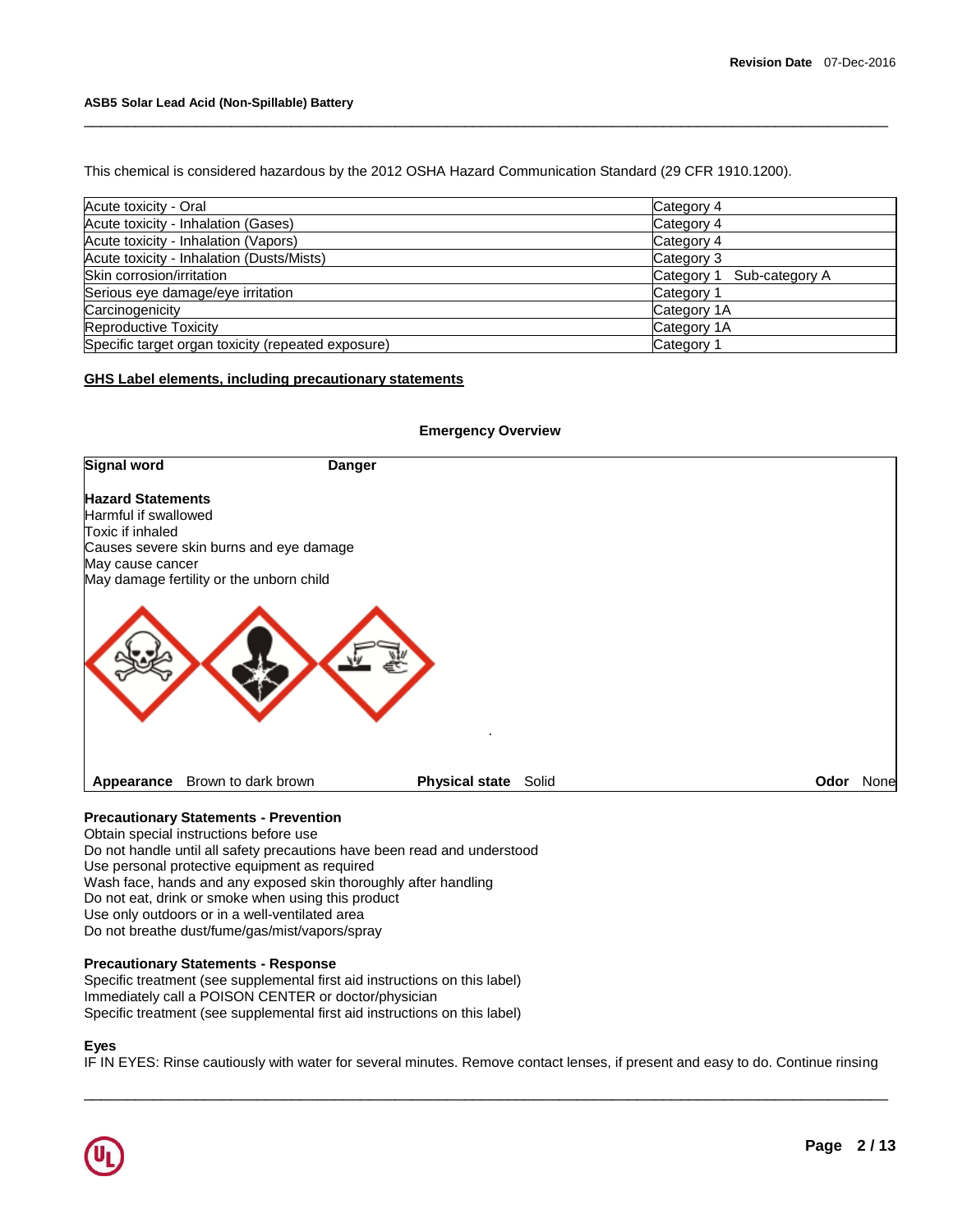Immediately call a POISON CENTER or doctor/physician

#### **Skin**

IF ON SKIN (or hair): Remove/Take off immediately all contaminated clothing. Rinse skin with water/shower Wash contaminated clothing before reuse

\_\_\_\_\_\_\_\_\_\_\_\_\_\_\_\_\_\_\_\_\_\_\_\_\_\_\_\_\_\_\_\_\_\_\_\_\_\_\_\_\_\_\_\_\_\_\_\_\_\_\_\_\_\_\_\_\_\_\_\_\_\_\_\_\_\_\_\_\_\_\_\_\_\_\_\_\_\_\_\_\_\_\_\_\_\_\_\_\_\_\_\_\_

## **Inhalation**

IF INHALED: Remove victim to fresh air and keep at rest in a position comfortable for breathing Call a POISON CENTER or doctor/physician if you feel unwell Immediately call a POISON CENTER or doctor/physician

## **Ingestion**

IF SWALLOWED: Call a POISON CENTER or doctor/physician if you feel unwell Rinse mouth Do NOT induce vomiting

# **Precautionary Statements - Storage**

Store locked up Store in a well-ventilated place. Keep container tightly closed

## **Precautionary Statements - Disposal**

Dispose of contents/container to an approved waste disposal plant

## **Hazards not otherwise classified (HNOC)**

Not applicable

#### **Unknown Toxicity**

5 % of the mixture consists of ingredient(s) of unknown toxicity

#### **Other information**

Very toxic to aquatic life with long lasting effects

# **Interactions with Other Chemicals**

Use of alcoholic beverages may enhance toxic effects.

# **3. COMPOSITION/INFORMATION ON INGREDIENTS**

| <b>Chemical name</b> |  |  | CAS No    | Weight-%      | <b>Trade Secret</b> |
|----------------------|--|--|-----------|---------------|---------------------|
| Lead                 |  |  | 7439-92-1 | 100<br>$60 -$ |                     |
| Sulfuric acid        |  |  | 7664-93-9 | -30<br>10.    |                     |

The exact percentage (concentration) of composition has been withheld as a trade secret

# **4. FIRST AID MEASURES**

\_\_\_\_\_\_\_\_\_\_\_\_\_\_\_\_\_\_\_\_\_\_\_\_\_\_\_\_\_\_\_\_\_\_\_\_\_\_\_\_\_\_\_\_\_\_\_\_\_\_\_\_\_\_\_\_\_\_\_\_\_\_\_\_\_\_\_\_\_\_\_\_\_\_\_\_\_\_\_\_\_\_\_\_\_\_\_\_\_\_\_\_\_

# **First aid measures**

**General Advice Immediate medical attention is required. Show this safety data sheet to the doctor in** attendance.



.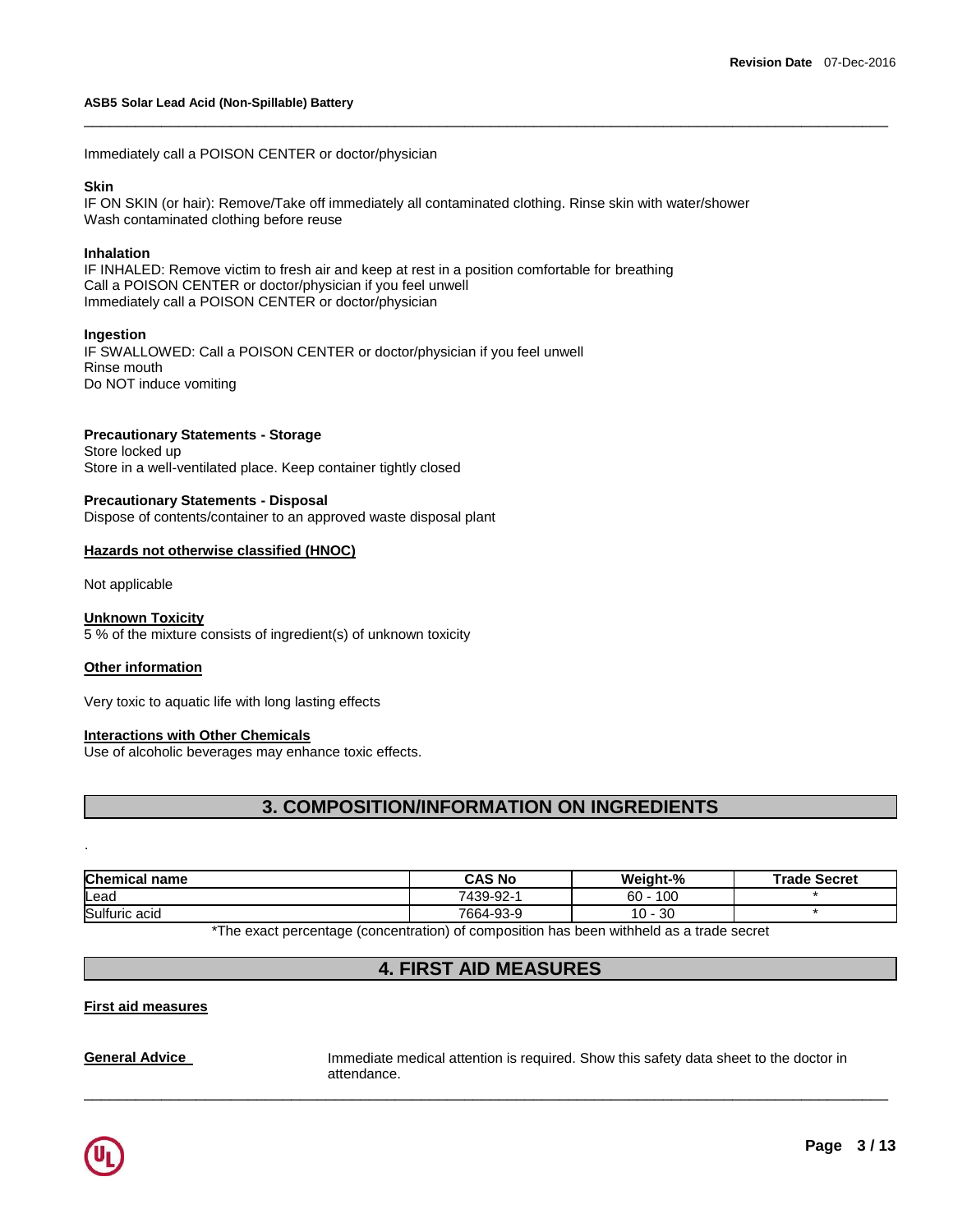| Eye contact                                                 | Rinse immediately with plenty of water, also under the eyelids, for at least 15 minutes. Keep<br>eye wide open while rinsing. Do not rub affected area. Remove contact lenses, if present<br>and easy to do. Continue rinsing. Seek immediate medical attention/advice.                                                                                                                                                                                                                                    |  |
|-------------------------------------------------------------|------------------------------------------------------------------------------------------------------------------------------------------------------------------------------------------------------------------------------------------------------------------------------------------------------------------------------------------------------------------------------------------------------------------------------------------------------------------------------------------------------------|--|
| <b>Skin contact</b>                                         | Wash off immediately with soap and plenty of water while removing all contaminated<br>clothes and shoes. Seek immediate medical attention/advice.                                                                                                                                                                                                                                                                                                                                                          |  |
| <b>Inhalation</b>                                           | Remove to fresh air. If breathing has stopped, give artificial respiration. Get medical<br>attention immediately. Do not use mouth-to-mouth method if victim ingested or inhaled the<br>substance; give artificial respiration with the aid of a pocket mask equipped with a one-way<br>valve or other proper respiratory medical device. If breathing is difficult, (trained personnel<br>should) give oxygen. Delayed pulmonary edema may occur. Get medical attention<br>immediately if symptoms occur. |  |
| Ingestion                                                   | Do NOT induce vomiting. Rinse mouth immediately and drink plenty of water. Never give<br>anything by mouth to an unconscious person. Call a physician or poison control center<br>immediately.                                                                                                                                                                                                                                                                                                             |  |
| Self-protection of the first aider                          | Ensure that medical personnel are aware of the material(s) involved, take precautions to<br>protect themselves and prevent spread of contamination. Avoid contact with skin, eyes or<br>clothing. Avoid direct contact with skin. Use barrier to give mouth-to-mouth resuscitation.<br>Use personal protective equipment as required. Wear personal protective clothing (see<br>section 8).                                                                                                                |  |
| Most important symptoms and effects, both acute and delayed |                                                                                                                                                                                                                                                                                                                                                                                                                                                                                                            |  |
| <b>Most Important Symptoms and</b><br><b>Effects</b>        | Burning sensation. Coughing and/ or wheezing. Difficulty in breathing. Lead poisoning is<br>characterized by a metallic taste in the mouth, loss of appetite indigestion, nausea,<br>vomiting, constipation, sleep disturbances and overall weakness. Severe exposures can<br>lead to shock, circulatory collapse, and death.                                                                                                                                                                              |  |
|                                                             | Indication of any immediate medical attention and special treatment needed                                                                                                                                                                                                                                                                                                                                                                                                                                 |  |
| <b>Notes to Physician</b>                                   | Product is a corrosive material. Use of gastric lavage or emesis is contraindicated.<br>Possible perforation of stomach or esophagus should be investigated. Do not give                                                                                                                                                                                                                                                                                                                                   |  |

chemical antidotes. Asphyxia from glottal edema may occur. Marked decrease in blood

pressure may occur with moist rales, frothy sputum, and high pulse pressure.

\_\_\_\_\_\_\_\_\_\_\_\_\_\_\_\_\_\_\_\_\_\_\_\_\_\_\_\_\_\_\_\_\_\_\_\_\_\_\_\_\_\_\_\_\_\_\_\_\_\_\_\_\_\_\_\_\_\_\_\_\_\_\_\_\_\_\_\_\_\_\_\_\_\_\_\_\_\_\_\_\_\_\_\_\_\_\_\_\_\_\_\_\_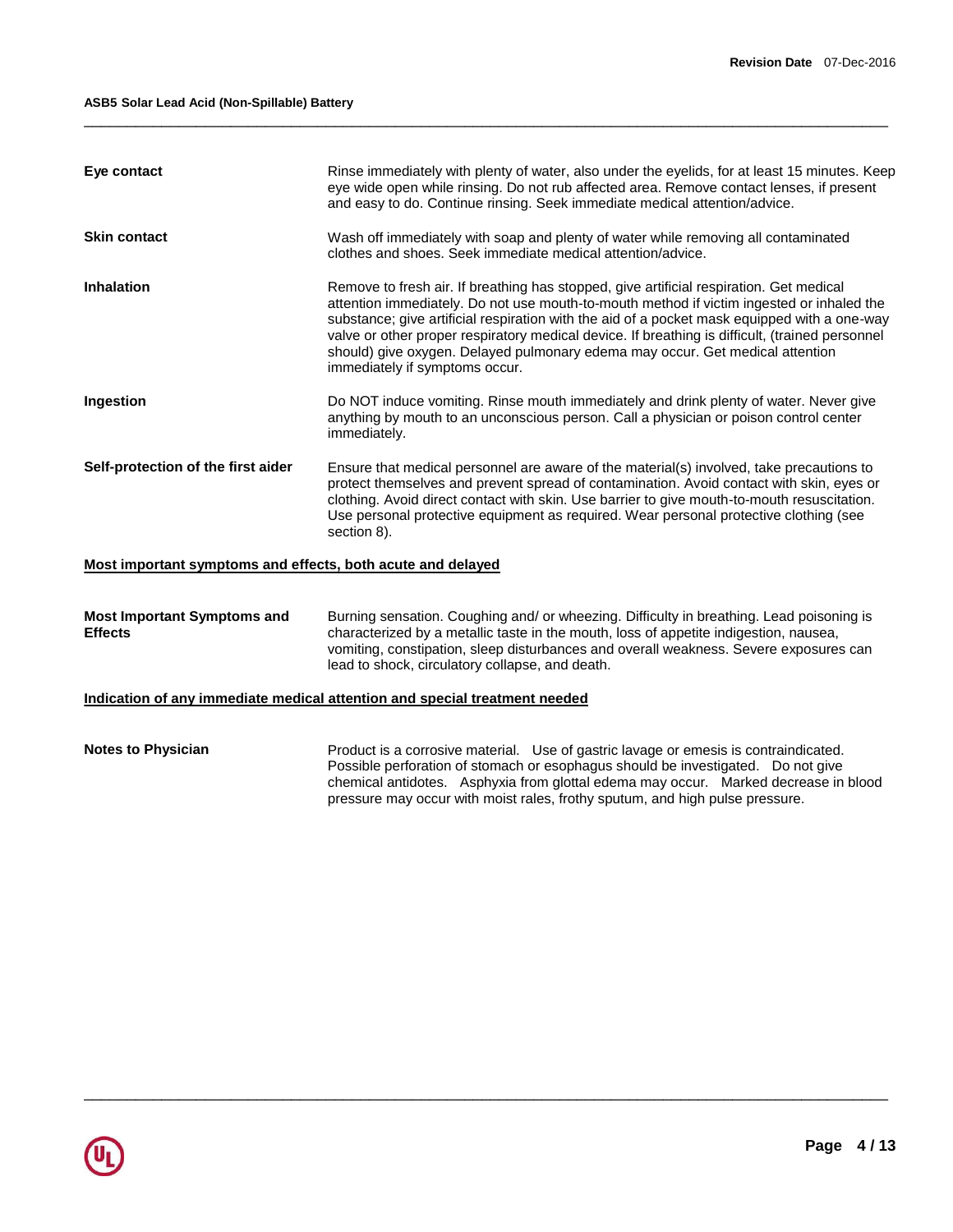# **5. FIRE-FIGHTING MEASURES**

\_\_\_\_\_\_\_\_\_\_\_\_\_\_\_\_\_\_\_\_\_\_\_\_\_\_\_\_\_\_\_\_\_\_\_\_\_\_\_\_\_\_\_\_\_\_\_\_\_\_\_\_\_\_\_\_\_\_\_\_\_\_\_\_\_\_\_\_\_\_\_\_\_\_\_\_\_\_\_\_\_\_\_\_\_\_\_\_\_\_\_\_\_

#### **Suitable Extinguishing Media**

Use extinguishing measures that are appropriate to local circumstances and the surrounding environment.

#### **Unsuitable extinguishing media**

CAUTION: Use of water spray when fighting fire may be inefficient.

#### **Specific hazards arising from the chemical**

The product causes burns of eyes, skin and mucous membranes. Thermal decomposition can lead to release of irritating gases and vapors.

| <b>Uniform Fire Code</b> | Corrosive: Other--Solid<br>Toxic: Solid |
|--------------------------|-----------------------------------------|
|                          |                                         |

## **Hazardous Combustion Products** Carbon oxides.

**Explosion Data Sensitivity to Mechanical Impact** No.

**Sensitivity to Static Discharge Mo.** 

# **Protective equipment and precautions for firefighters**

As in any fire, wear self-contained breathing apparatus pressure-demand, MSHA/NIOSH (approved or equivalent) and full protective gear.

# **6. ACCIDENTAL RELEASE MEASURES**

# **Personal precautions, protective equipment and emergency procedures**

| <b>Personal precautions</b>                          | Attention! Corrosive material. Avoid contact with skin, eyes or clothing. Ensure adequate<br>ventilation. Use personal protective equipment as required. Evacuate personnel to safe<br>areas. Keep people away from and upwind of spill/leak.    |
|------------------------------------------------------|--------------------------------------------------------------------------------------------------------------------------------------------------------------------------------------------------------------------------------------------------|
| <b>Other Information</b>                             | Refer to protective measures listed in Sections 7 and 8.                                                                                                                                                                                         |
| <b>Environmental precautions</b>                     |                                                                                                                                                                                                                                                  |
| <b>Environmental precautions</b>                     | Refer to protective measures listed in Sections 7 and 8. Prevent further leakage or spillage<br>if safe to do so. Should not be released into the environment. Do not allow to enter into<br>soil/subsoil. Prevent product from entering drains. |
| Methods and material for containment and cleaning up |                                                                                                                                                                                                                                                  |
| <b>Methods for containment</b>                       | Prevent further leakage or spillage if safe to do so.                                                                                                                                                                                            |
| Methods for cleaning up                              | Pick up and transfer to properly labeled containers.                                                                                                                                                                                             |

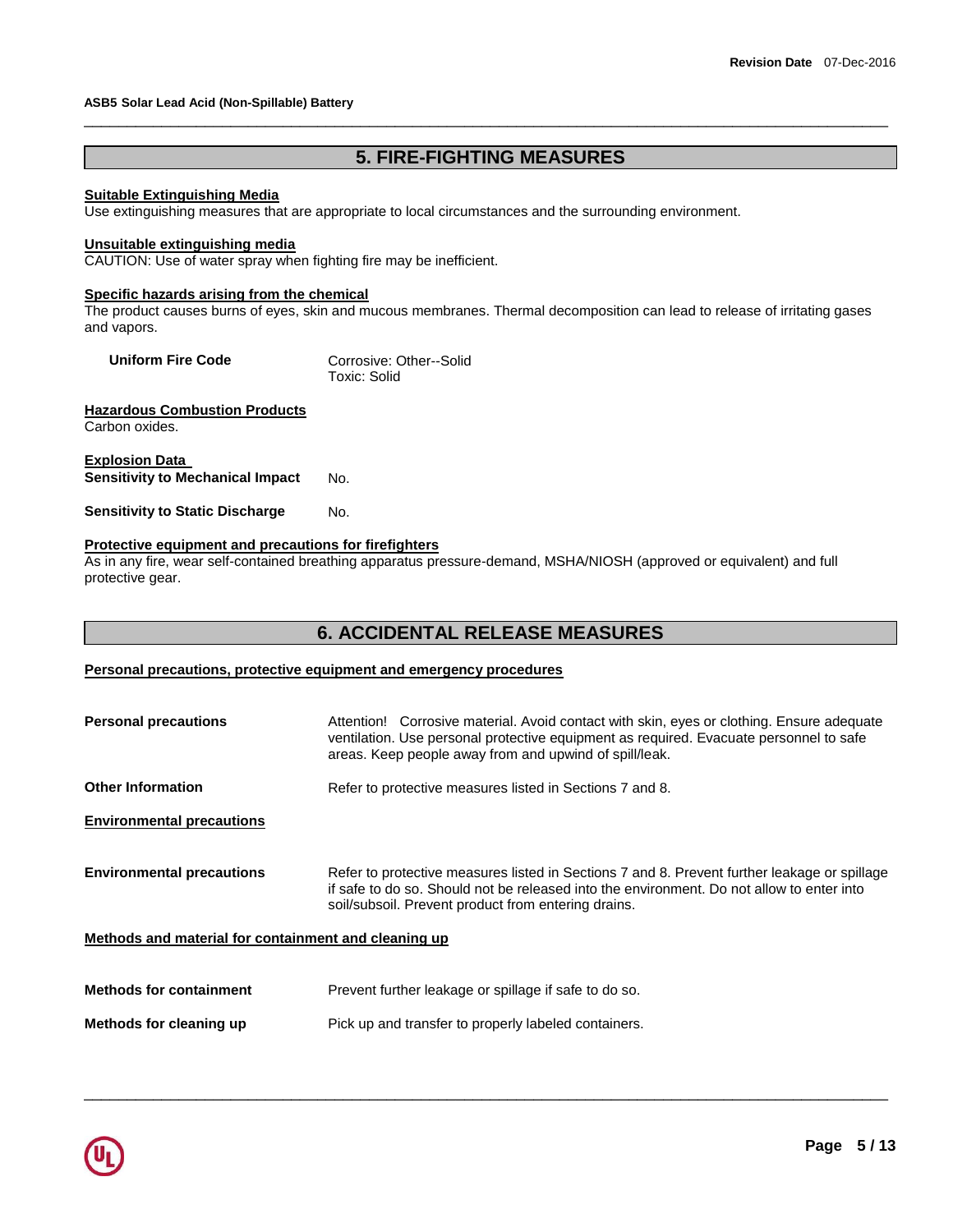# **7. HANDLING AND STORAGE**

\_\_\_\_\_\_\_\_\_\_\_\_\_\_\_\_\_\_\_\_\_\_\_\_\_\_\_\_\_\_\_\_\_\_\_\_\_\_\_\_\_\_\_\_\_\_\_\_\_\_\_\_\_\_\_\_\_\_\_\_\_\_\_\_\_\_\_\_\_\_\_\_\_\_\_\_\_\_\_\_\_\_\_\_\_\_\_\_\_\_\_\_\_

### **Precautions for safe handling**

| <b>Handling</b>                                              | Handle in accordance with good industrial hygiene and safety practice. Avoid contact with<br>skin, eyes or clothing. In case of insufficient ventilation, wear suitable respiratory<br>equipment. Use only with adequate ventilation and in closed systems. Do not eat, drink or<br>smoke when using this product. Take off contaminated clothing and wash before reuse. Do<br>not breathe dust. Avoid generation of dust. |
|--------------------------------------------------------------|----------------------------------------------------------------------------------------------------------------------------------------------------------------------------------------------------------------------------------------------------------------------------------------------------------------------------------------------------------------------------------------------------------------------------|
| Conditions for safe storage, including any incompatibilities |                                                                                                                                                                                                                                                                                                                                                                                                                            |
| <b>Storage</b>                                               | Keep containers tightly closed in a dry, cool and well-ventilated place. Protect from<br>moisture. Store locked up. Keep out of the reach of children. Store away from other<br>materials.                                                                                                                                                                                                                                 |
| <b>Incompatible Products</b>                                 | Acids. Bases. Oxidizing agent.                                                                                                                                                                                                                                                                                                                                                                                             |

# **8. EXPOSURE CONTROLS/PERSONAL PROTECTION**

## **Control parameters**

**Exposure Guidelines** The following ingredients are the only ingredients of the product above the cut-off level (or level that contributes to the hazard classification of the mixture) which have an exposure limit applicable in the region for which this safety data sheet is intended or other recommended limit. At this time, the other relevant constituents have no known exposure limits from the sources listed here

| <b>Chemical name</b> | <b>ACGIH TLV</b>                               | <b>OSHA PEL</b>                                                                                                                                                                                                     | <b>NIOSH IDLH</b>                                          |
|----------------------|------------------------------------------------|---------------------------------------------------------------------------------------------------------------------------------------------------------------------------------------------------------------------|------------------------------------------------------------|
| Lead<br>7439-92-1    | TWA: $0.05$ mg/m <sup>3</sup>                  | TWA: 50 $\mu$ g/m <sup>3</sup> TWA: 50 $\mu$ g/m <sup>3</sup> Pb<br>Action Level: 30 ug/m <sup>3</sup> Poison;See<br>29 CFR 1910.1025 Action Level: 30<br>$\mu$ q/m <sup>3</sup> Pb Poison; See 29 CFR<br>1910.1025 | IDLH: $100 \text{ mg/m}^3$<br>TWA: 0.050 mg/m <sup>3</sup> |
| Sulfuric acid        | TWA: $0.2 \text{ mg/m}^3$ thoracic particulate | TWA: 1 mg/m <sup>3</sup>                                                                                                                                                                                            | IDLH: $15 \text{ mg/m}^3$                                  |
| 7664-93-9            | matter                                         | (vacated) TWA: 1 mg/m <sup>3</sup>                                                                                                                                                                                  | TWA: 1 $mq/m3$                                             |

*ACGIH TLV: American Conference of Governmental Industrial Hygienists - Threshold Limit Value OSHA PEL: Occupational Safety and Health Administration - Permissible Exposure Limits NIOSH IDLH Immediately Dangerous to Life or Health* 

\_\_\_\_\_\_\_\_\_\_\_\_\_\_\_\_\_\_\_\_\_\_\_\_\_\_\_\_\_\_\_\_\_\_\_\_\_\_\_\_\_\_\_\_\_\_\_\_\_\_\_\_\_\_\_\_\_\_\_\_\_\_\_\_\_\_\_\_\_\_\_\_\_\_\_\_\_\_\_\_\_\_\_\_\_\_\_\_\_\_\_\_\_

**Other Exposure Guidelines** Vacated limits revoked by the Court of Appeals decision in AFL-CIO v. OSHA, 965 F.2d 962 (11th Cir., 1992) See section 15 for national exposure control parameters

**Appropriate engineering controls**

**Engineering Measures** Showers

Eyewash stations Ventilation systems

# **Individual protection measures, such as personal protective equipment**

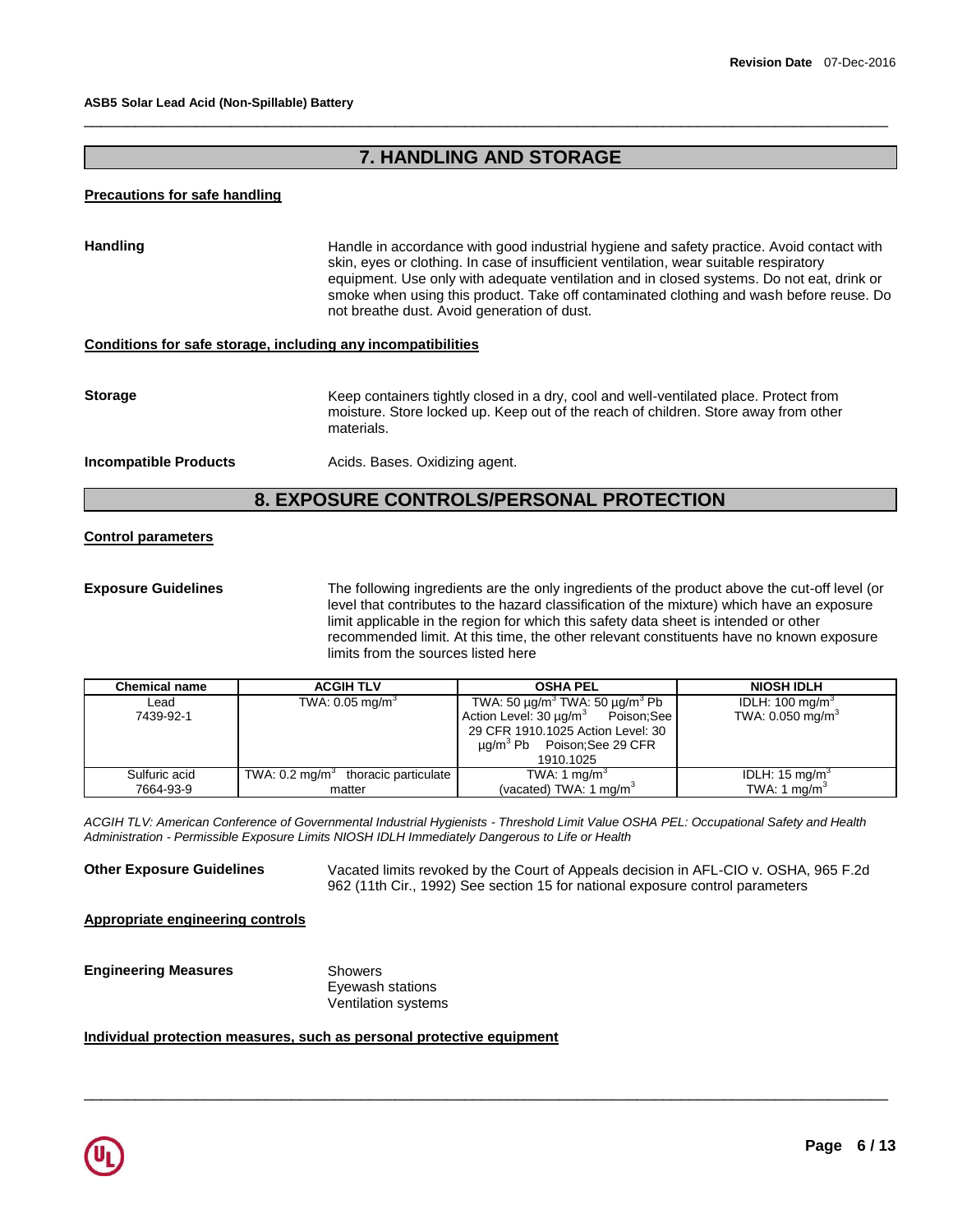| <b>Eye/face protection</b>    | Face protection shield.                                                                                                                                                                                                                                                                                                                                                                                                                                                                                                                                                                  |
|-------------------------------|------------------------------------------------------------------------------------------------------------------------------------------------------------------------------------------------------------------------------------------------------------------------------------------------------------------------------------------------------------------------------------------------------------------------------------------------------------------------------------------------------------------------------------------------------------------------------------------|
| Skin and body protection      | Wear protective gloves and protective clothing. Long sleeved clothing. Chemical resistant<br>apron. Impervious gloves.                                                                                                                                                                                                                                                                                                                                                                                                                                                                   |
| <b>Respiratory protection</b> | No protective equipment is needed under normal use conditions. If exposure limits are<br>exceeded or irritation is experienced, ventilation and evacuation may be required.                                                                                                                                                                                                                                                                                                                                                                                                              |
| <b>Hygiene Measures</b>       | Handle in accordance with good industrial hygiene and safety practice. Avoid contact with<br>skin, eyes or clothing. Wear suitable gloves and eye/face protection. Do not eat, drink or<br>smoke when using this product. Take off contaminated clothing and wash before reuse.<br>Contaminated work clothing should not be allowed out of the workplace. Regular cleaning<br>of equipment, work area and clothing is recommended. Wash hands before breaks and<br>immediately after handling the product. Take off contaminated clothing and wash before<br>reuse. Do not breathe dust. |

\_\_\_\_\_\_\_\_\_\_\_\_\_\_\_\_\_\_\_\_\_\_\_\_\_\_\_\_\_\_\_\_\_\_\_\_\_\_\_\_\_\_\_\_\_\_\_\_\_\_\_\_\_\_\_\_\_\_\_\_\_\_\_\_\_\_\_\_\_\_\_\_\_\_\_\_\_\_\_\_\_\_\_\_\_\_\_\_\_\_\_\_\_

# **9. PHYSICAL AND CHEMICAL PROPERTIES**

# **Physical and Chemical Properties**

| <b>Physical state</b>                   | Solid                    |                       |                |
|-----------------------------------------|--------------------------|-----------------------|----------------|
| Appearance                              | Brown to dark brown      | Odor                  | None           |
| Color                                   | No information available | <b>Odor Threshold</b> | Not applicable |
| <b>Property</b>                         | <b>Values</b>            | <b>Remarks Method</b> |                |
| рH                                      | No data available        | None known            |                |
| <b>Melting / freezing point</b>         | No data available        | None known            |                |
| Boiling point / boiling range           | No data available        | None known            |                |
| <b>Flash Point</b>                      | No data available        | None known            |                |
| <b>Evaporation Rate</b>                 | No data available        | None known            |                |
| Flammability (solid, gas)               | No data available        | None known            |                |
| <b>Flammability Limit in Air</b>        |                          |                       |                |
| <b>Upper flammability limit</b>         | No data available        |                       |                |
| Lower flammability limit                | No data available        |                       |                |
| Vapor pressure                          | No data available        | None known            |                |
| Vapor density                           | No data available        | None known            |                |
| <b>Specific Gravity</b>                 | No data available        | None known            |                |
| <b>Water Solubility</b>                 | No data available        | None known            |                |
| Solubility in other solvents            | No data available        | None known            |                |
| Partition coefficient: n-octanol/water0 |                          | None known            |                |
| <b>Autoignition temperature</b>         | No data available        | None known            |                |
| <b>Decomposition temperature</b>        | No data available        | None known            |                |
| <b>Kinematic viscosity</b>              | No data available        | None known            |                |
| <b>Dynamic viscosity</b>                | No data available        | None known            |                |
| <b>Explosive properties</b>             | No data available        |                       |                |
| <b>Oxidizing properties</b>             | No data available        |                       |                |
| <b>Other Information</b>                |                          |                       |                |
| <b>Softening Point</b>                  | No data available        |                       |                |
| <b>VOC Content (%)</b>                  | No data available        |                       |                |
| <b>Particle Size</b>                    | No data available        |                       |                |
| <b>Particle Size Distribution</b>       |                          |                       |                |

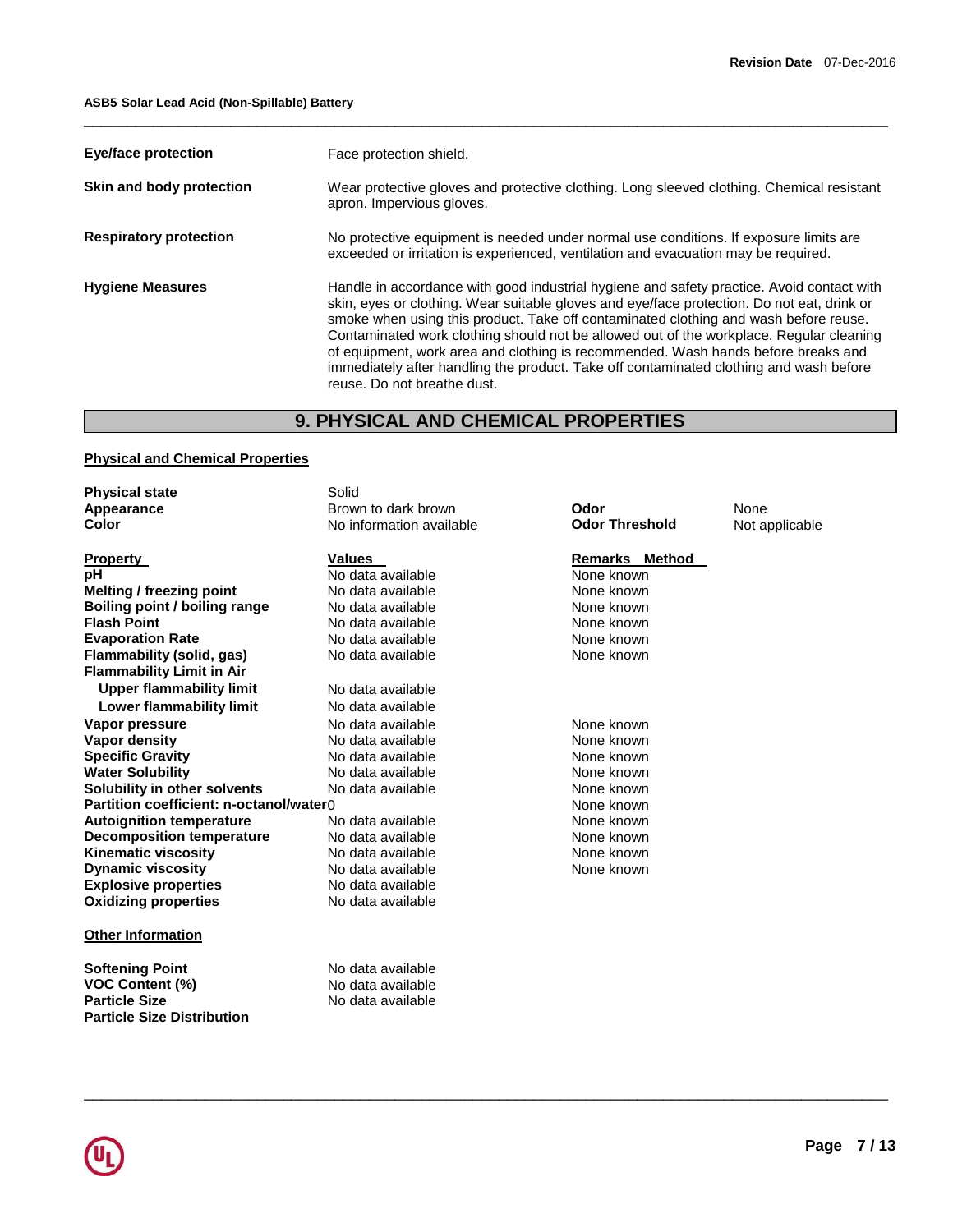# **10. STABILITY AND REACTIVITY**

\_\_\_\_\_\_\_\_\_\_\_\_\_\_\_\_\_\_\_\_\_\_\_\_\_\_\_\_\_\_\_\_\_\_\_\_\_\_\_\_\_\_\_\_\_\_\_\_\_\_\_\_\_\_\_\_\_\_\_\_\_\_\_\_\_\_\_\_\_\_\_\_\_\_\_\_\_\_\_\_\_\_\_\_\_\_\_\_\_\_\_\_\_

# **Reactivity**

No data available.

#### **Chemical stability**

Stable under recommended storage conditions.

# **Possibility of Hazardous Reactions**

None under normal processing.

# **Hazardous Polymerization**

Hazardous polymerization does not occur.

# **Conditions to avoid**

Exposure to air or moisture over prolonged periods. Excessive heat.

# **Incompatible materials**

Acids. Bases. Oxidizing agent.

# **Hazardous Decomposition Products**

Carbon oxides.

# **11. TOXICOLOGICAL INFORMATION**

## **Information on likely routes of exposure**

**Product Information** .

| <b>Inhalation</b>   | Specific test data for the substance or mixture is not available. Corrosive by inhalation.<br>(based on components). Inhalation of corrosive fumes/gases may cause coughing, choking,<br>headache, dizziness, and weakness for several hours.  Pulmonary edema may occur with<br>tightness in the chest, shortness of breath, bluish skin, decreased blood pressure, and<br>increased heart rate. Inhaled corrosive substances can lead to a toxic edema of the lungs.<br>Pulmonary edema can be fatal. May cause irritation of respiratory tract. Toxic by inhalation. |
|---------------------|-------------------------------------------------------------------------------------------------------------------------------------------------------------------------------------------------------------------------------------------------------------------------------------------------------------------------------------------------------------------------------------------------------------------------------------------------------------------------------------------------------------------------------------------------------------------------|
| Eye contact         | Specific test data for the substance or mixture is not available. Causes burns. (based on<br>components). Corrosive to the eyes and may cause severe damage including blindness.<br>Causes serious eye damage. May cause irreversible damage to eyes.                                                                                                                                                                                                                                                                                                                   |
| <b>Skin contact</b> | Specific test data for the substance or mixture is not available. Corrosive. (based on<br>components). Causes burns.                                                                                                                                                                                                                                                                                                                                                                                                                                                    |
| Ingestion           | Specific test data for the substance or mixture is not available. Causes burns. (based on<br>components). Ingestion causes burns of the upper digestive and respiratory tracts. May<br>cause severe burning pain in the mouth and stomach with vomiting and diarrhea of dark<br>blood. Blood pressure may decrease. Brownish or yellowish stains may be seen around the<br>mouth. Swelling of the throat may cause shortness of breath and choking. May cause lung                                                                                                      |

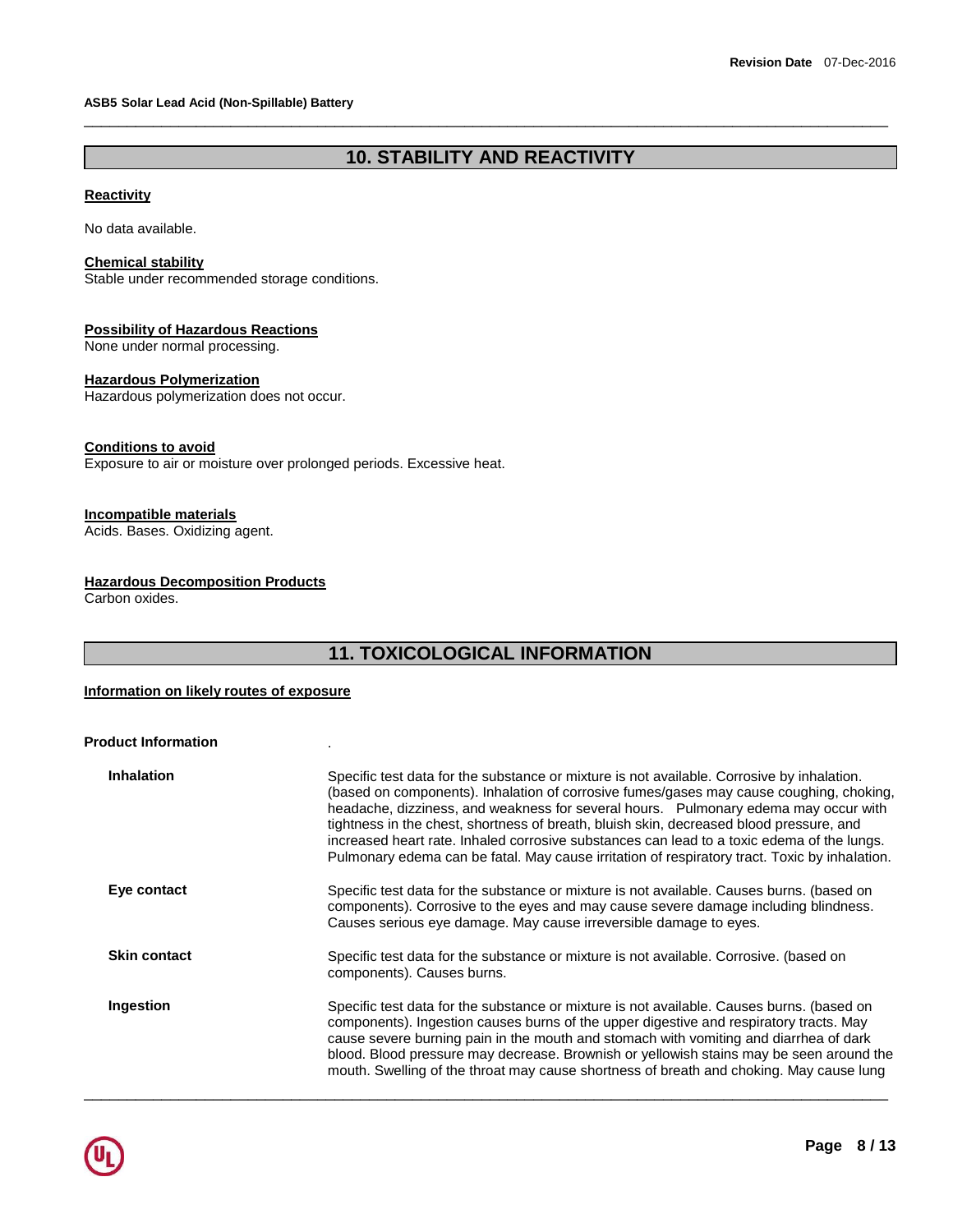damage if swallowed. May be fatal if swallowed and enters airways. Ingestion may cause irritation to mucous membranes. Ingestion may cause gastrointestinal irritation, nausea, vomiting and diarrhea. Harmful if swallowed.

#### **Component Information**

| <b>Chemical name</b>       | Oral LD50             | <b>Dermal LD50</b> | <b>Inhalation LC50</b>                           |
|----------------------------|-----------------------|--------------------|--------------------------------------------------|
| Sulfuric acid<br>7664-93-9 | ์ Rat<br>= 2140 mg/kg |                    | ົດ<br>Rat)<br>$= 510$ mg/m <sup>3</sup><br>1 Z L |

\_\_\_\_\_\_\_\_\_\_\_\_\_\_\_\_\_\_\_\_\_\_\_\_\_\_\_\_\_\_\_\_\_\_\_\_\_\_\_\_\_\_\_\_\_\_\_\_\_\_\_\_\_\_\_\_\_\_\_\_\_\_\_\_\_\_\_\_\_\_\_\_\_\_\_\_\_\_\_\_\_\_\_\_\_\_\_\_\_\_\_\_\_

#### **Information on toxicological effects**

**Symptoms** Erythema (skin redness). Burning. May cause blindness. Coughing and/ or wheezing. Difficulty in breathing.

#### **Delayed and immediate effects as well as chronic effects from short and long-term exposure**

| Sensitization     | No information available.                                                                |
|-------------------|------------------------------------------------------------------------------------------|
| Mutaqenic Effects | No information available.                                                                |
| Carcinogenicity   | The table below indicates whether each agency has listed any ingredient as a carcinogen. |

| <b>Chemical name</b>       | ACGIH          | <b>IARC</b> | <b>NTP</b>             | <b>OSHA</b> |
|----------------------------|----------------|-------------|------------------------|-------------|
| Lead<br>7439-92-1          | A3             | Group 2A    | Reasonably Anticipated |             |
| Sulfuric acid<br>7664-93-9 | A <sub>2</sub> | Group 1     | Known                  |             |

*ACGIH (American Conference of Governmental Industrial Hygienists) A2 - Suspected Human Carcinogen A3 - Animal Carcinogen IARC (International Agency for Research on Cancer) Group 1 - Carcinogenic to Humans Group 2A - Probably Carcinogenic to Humans NTP (National Toxicology Program) Known - Known Carcinogen Reasonably Anticipated - Reasonably Anticipated to be a Human Carcinogen OSHA (Occupational Safety and Health Administration of the US Department of Labor) X - Present*  **Reproductive toxicity** Contains a known or suspected reproductive toxin. Product is or contains a chemical which is a known or suspected reproductive hazard. **Developmental Toxicity** Contains ingredients that have suspected developmental hazards. **STOT - single exposure** No information available. **STOT - repeated exposure** Causes damage to organs through prolonged or repeated exposure. Based on classification criteria from the 2012 OSHA Hazard Communication Standard (29 CFR 1910.1200), this product has been determined to cause systemic target organ toxicity from chronic or repeated exposure. (STOT RE). **Chronic Toxicity** No known effect based on information supplied. Chronic exposure to corrosive fumes/gases may cause erosion of the teeth followed by jaw necrosis. Bronchial irritation with chronic cough and frequent attacks of pneumonia are common. Gastrointestinal disturbances may also be seen. Effects from this product caused by acute exposure may cause permanent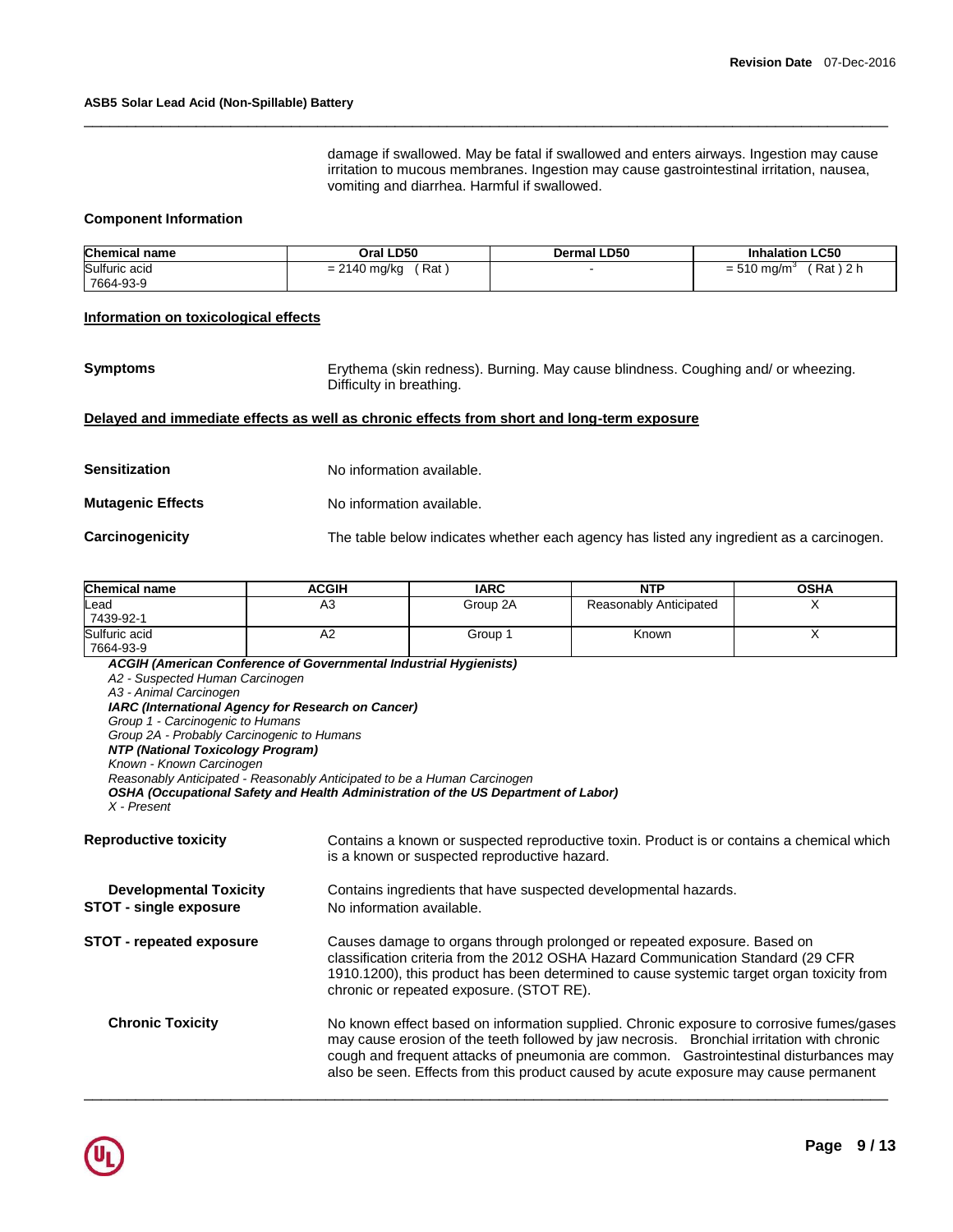|                             | damage to target organs and/or may cause chronic conditions. Contains a known or<br>suspected carcinogen. Contains a known or suspected reproductive toxin. Possible risk of<br>irreversible effects. Avoid repeated exposure. Prolonged exposure may cause chronic<br>effects. May cause adverse effects on the bone marrow and blood-forming system. Lead<br>compounds may be absorbed by ingestion, by inhalation and through the skin. Lead may<br>damage kidney function, the blood forming system and the reproductive system. |
|-----------------------------|--------------------------------------------------------------------------------------------------------------------------------------------------------------------------------------------------------------------------------------------------------------------------------------------------------------------------------------------------------------------------------------------------------------------------------------------------------------------------------------------------------------------------------------|
| <b>Target Organ Effects</b> | Respiratory system. Eyes. Skin. Gastrointestinal tract (GI). Systemic Toxicity. Reproductive<br>System. Blood. Central Nervous System (CNS). Gingival Tissue. Kidney. Teeth.<br>Cardiovascular system. Hematopoietic system. Immune system. May damage the unborn<br>child.                                                                                                                                                                                                                                                          |
| <b>Aspiration Hazard</b>    | No information available.                                                                                                                                                                                                                                                                                                                                                                                                                                                                                                            |

\_\_\_\_\_\_\_\_\_\_\_\_\_\_\_\_\_\_\_\_\_\_\_\_\_\_\_\_\_\_\_\_\_\_\_\_\_\_\_\_\_\_\_\_\_\_\_\_\_\_\_\_\_\_\_\_\_\_\_\_\_\_\_\_\_\_\_\_\_\_\_\_\_\_\_\_\_\_\_\_\_\_\_\_\_\_\_\_\_\_\_\_\_

# **Numerical measures of toxicity Product Information**

# **The following values are calculated based on chapter 3.1 of the GHS document**

**ATEmix (oral)** 628.00 mg/kg **ATEmix (inhalation-gas)** 6,000.00 ppm (4 hr) **ATEmix (inhalation-dust/mist)** 0.78 mg/l **ATEmix (inhalation-vapor)** 15.00 ATEmix

# **12. ECOLOGICAL INFORMATION**

### **Ecotoxicity**

Harmful to aquatic life. Very toxic to aquatic life with long lasting effects.

| <b>Chemical name</b> | <b>Toxicity to Algae</b> | <b>Toxicity to Fish</b>     | <b>Toxicity to</b><br><b>Microorganisms</b> | Daphnia Magna (Water<br>Flea) |
|----------------------|--------------------------|-----------------------------|---------------------------------------------|-------------------------------|
| ∟ead                 |                          | 96h LC50: $= 0.44$ mg/L     |                                             | 48h EC50: $= 600 \mu q/L$     |
| 7439-92-1            |                          | (Cyprinus carpio) 96h LC50: |                                             |                               |
|                      |                          | $= 1.17$ mg/L (Oncorhynchus |                                             |                               |
|                      |                          | mykiss) 96h LC50: $= 1.32$  |                                             |                               |
|                      |                          | mg/L (Oncorhynchus mykiss)  |                                             |                               |
| Sulfuric acid        |                          | 96h LC50: $>$ 500 mg/L      |                                             | 24h EC50: $= 29$ mg/L         |
| 7664-93-9            |                          | (Brachydanio rerio)         |                                             |                               |

\_\_\_\_\_\_\_\_\_\_\_\_\_\_\_\_\_\_\_\_\_\_\_\_\_\_\_\_\_\_\_\_\_\_\_\_\_\_\_\_\_\_\_\_\_\_\_\_\_\_\_\_\_\_\_\_\_\_\_\_\_\_\_\_\_\_\_\_\_\_\_\_\_\_\_\_\_\_\_\_\_\_\_\_\_\_\_\_\_\_\_\_\_

# **Persistence and Degradability**

No information available.

# **Bioaccumulation**

No information available

# **Other adverse effects**

No information available.

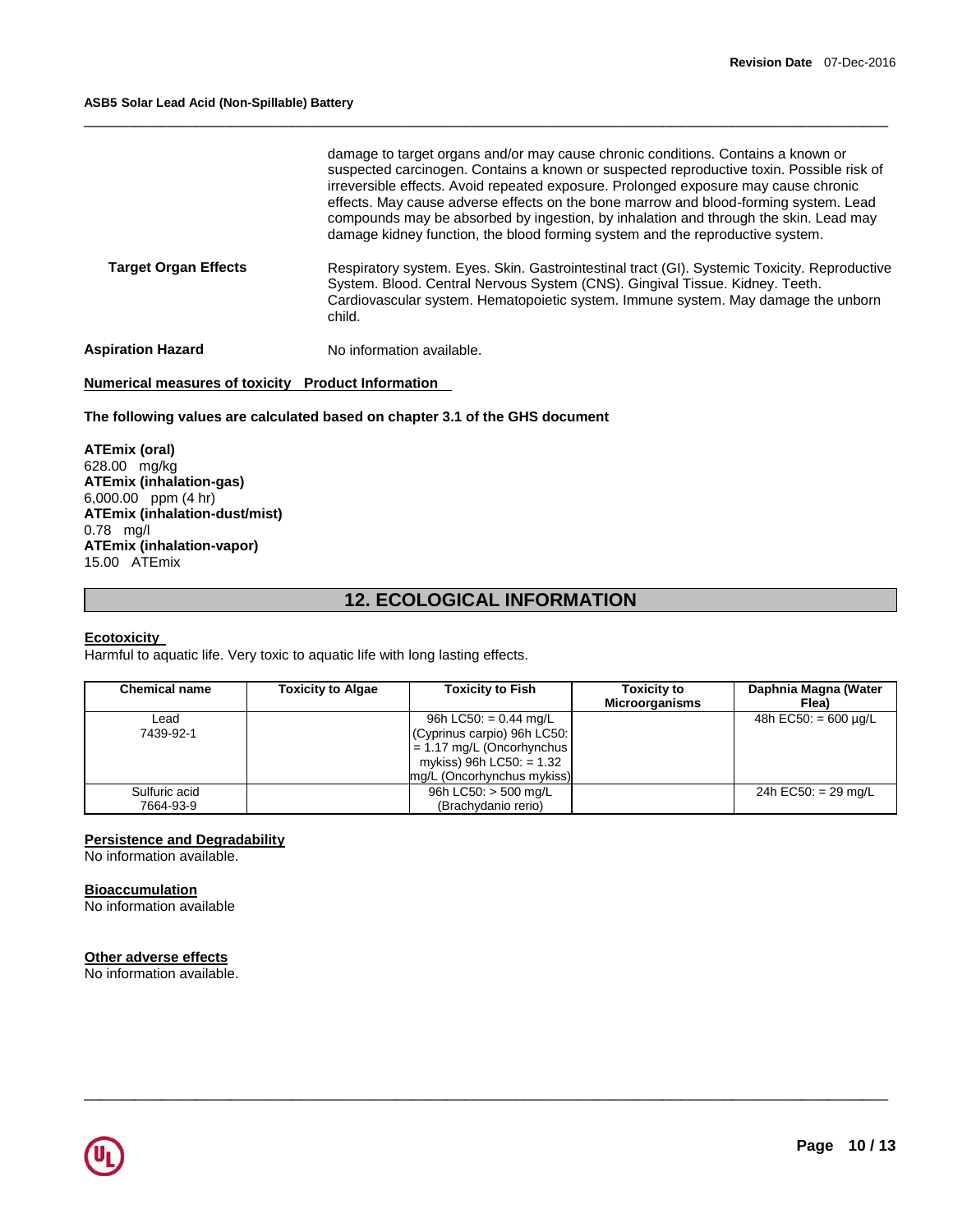# **13. DISPOSAL CONSIDERATIONS**

\_\_\_\_\_\_\_\_\_\_\_\_\_\_\_\_\_\_\_\_\_\_\_\_\_\_\_\_\_\_\_\_\_\_\_\_\_\_\_\_\_\_\_\_\_\_\_\_\_\_\_\_\_\_\_\_\_\_\_\_\_\_\_\_\_\_\_\_\_\_\_\_\_\_\_\_\_\_\_\_\_\_\_\_\_\_\_\_\_\_\_\_\_

# **Waste treatment methods**

| <b>Disposal methods</b>       | This material, as supplied, is a hazardous waste according to federal regulations (40 CFR)<br>$261$ . |
|-------------------------------|-------------------------------------------------------------------------------------------------------|
| <b>Contaminated Packaging</b> | Dispose of contents/containers in accordance with local regulations.                                  |
| <b>US EPA Waste Number</b>    | D008                                                                                                  |

# **California Hazardous Waste Codes** 141

This product contains one or more substances that are listed with the State of California as a hazardous waste.

| Chemical name              | California Hazardous Waste |
|----------------------------|----------------------------|
| Lead<br>7439-92-1          | Toxic                      |
| Sulfuric acid<br>7664-93-9 | Toxic<br>Corrosive         |

# **14. TRANSPORT INFORMATION**

| <b>DOT</b><br><b>Proper Shipping Name</b><br><b>Hazard Class</b>  | <b>NOT REGULATED</b><br><b>NON REGULATED</b><br>N/A |
|-------------------------------------------------------------------|-----------------------------------------------------|
| <u>TDG</u>                                                        | Not regulated                                       |
| <b>MEX</b>                                                        | Not regulated                                       |
| <b>ICAO</b>                                                       | Not regulated                                       |
| <b>IATA</b><br><b>Proper Shipping Name</b><br><b>Hazard Class</b> | Not regulated<br><b>NON REGULATED</b><br>N/A        |
| <b>IMDG/IMO</b><br><b>Hazard Class</b>                            | Not regulated<br>N/A                                |
| RID                                                               | Not regulated                                       |
| <b>ADR</b>                                                        | Not regulated                                       |
| <b>ADN</b>                                                        | Not regulated                                       |
| والمرجان وبالمرواة المربوب والترج بممرد تربيها                    | <b>15. REGULATORY INFORMATION</b>                   |

\_\_\_\_\_\_\_\_\_\_\_\_\_\_\_\_\_\_\_\_\_\_\_\_\_\_\_\_\_\_\_\_\_\_\_\_\_\_\_\_\_\_\_\_\_\_\_\_\_\_\_\_\_\_\_\_\_\_\_\_\_\_\_\_\_\_\_\_\_\_\_\_\_\_\_\_\_\_\_\_\_\_\_\_\_\_\_\_\_\_\_\_\_

**International Inventories** 

TSCA Not determined

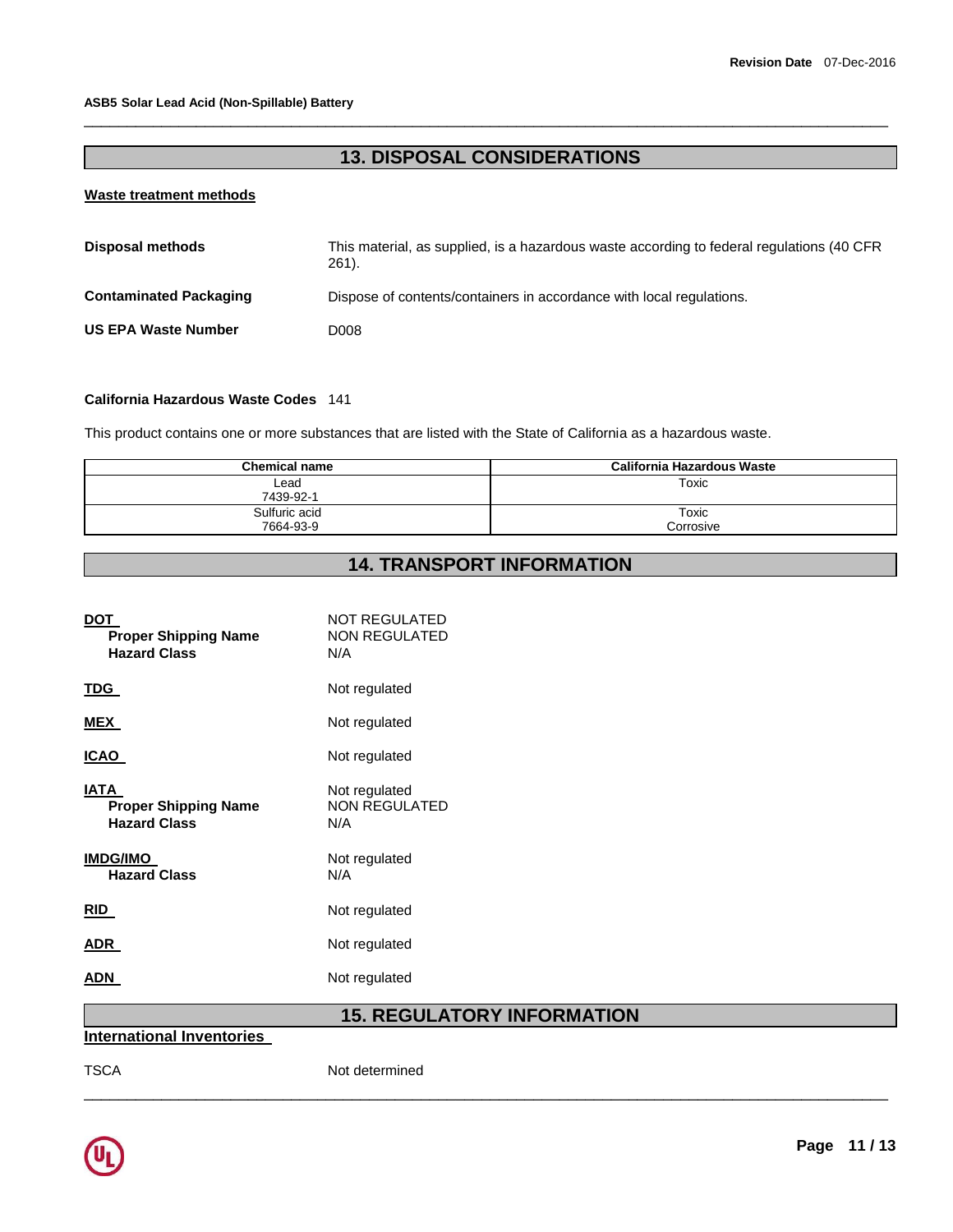DSL Not determined

**TSCA** - United States Toxic Substances Control Act Section 8(b) Inventory **DSL/NDSL** - Canadian Domestic Substances List/Non-Domestic Substances List

# **US Federal Regulations**

# **SARA 313**

Section 313 of Title III of the Superfund Amendments and Reauthorization Act of 1986 (SARA). This product contains a chemical or chemicals which are subject to the reporting requirements of the Act and Title 40 of the Code of Federal Regulations, Part 372

\_\_\_\_\_\_\_\_\_\_\_\_\_\_\_\_\_\_\_\_\_\_\_\_\_\_\_\_\_\_\_\_\_\_\_\_\_\_\_\_\_\_\_\_\_\_\_\_\_\_\_\_\_\_\_\_\_\_\_\_\_\_\_\_\_\_\_\_\_\_\_\_\_\_\_\_\_\_\_\_\_\_\_\_\_\_\_\_\_\_\_\_\_

| Chemical name                         | <b>CAS No</b> | Weight-%   | SARA 313 - Threshold<br>Values % |
|---------------------------------------|---------------|------------|----------------------------------|
| Lead - 7439-92-1                      | 7439-92-1     | $60 - 100$ | 0.1                              |
| Sulfuric acid - 7664-93-9             | 7664-93-9     | $10 - 30$  | 1.0                              |
| <b>SARA 311/312 Hazard Categories</b> |               |            |                                  |
| <b>Acute Health Hazard</b>            | Yes           |            |                                  |
| <b>Chronic Health Hazard</b>          | Yes           |            |                                  |
| <b>Fire Hazard</b>                    | No            |            |                                  |
| Sudden release of pressure hazard     | No            |            |                                  |
| <b>Reactive Hazard</b>                | No            |            |                                  |

# **CWA (Clean Water Act)**

This product contains the following substances which are regulated pollutants pursuant to the Clean Water Act (40 CFR 122.21 and 40 CFR 122.42)

| <b>Chemical name</b>       | <b>CWA - Reportable</b><br>Quantities | <b>CWA - Toxic Pollutants</b> | <b>CWA - Priority Pollutants</b> | <b>CWA - Hazardous</b><br><b>Substances</b> |
|----------------------------|---------------------------------------|-------------------------------|----------------------------------|---------------------------------------------|
| Lead<br>7439-92-1          |                                       |                               |                                  |                                             |
| Sulfuric acid<br>7664-93-9 | 1000 lb                               |                               |                                  |                                             |

#### **CERCLA**

This material, as supplied, contains one or more substances regulated as a hazardous substance under the Comprehensive Environmental Response Compensation and Liability Act (CERCLA) (40 CFR 302)

| <b>Chemical name</b>       | <b>Hazardous Substances RQs</b> | <b>Extremely Hazardous Substances</b><br><b>RQs</b> | <b>RQ</b>                                 |
|----------------------------|---------------------------------|-----------------------------------------------------|-------------------------------------------|
| Lead<br>7439-92-1          | 10 lb                           |                                                     | RQ 10 lb final RQ<br>RQ 4.54 kg final RQ  |
| Sulfuric acid<br>7664-93-9 | 1000 lb                         | 1000 lb                                             | RQ 1000 lb final RQ<br>RQ 454 kg final RQ |

# **US State Regulations**

# **California Proposition 65**

This product contains the following Proposition 65 chemicals.

| <b>Chemical name</b>      | <b>California Proposition 65</b> |
|---------------------------|----------------------------------|
| Lead - 7439-92-1          | Carcinogen                       |
|                           | Developmental                    |
|                           | Female Reproductive              |
|                           | Male Reproductive                |
| Sulfuric acid - 7664-93-9 | Carcinogen                       |

\_\_\_\_\_\_\_\_\_\_\_\_\_\_\_\_\_\_\_\_\_\_\_\_\_\_\_\_\_\_\_\_\_\_\_\_\_\_\_\_\_\_\_\_\_\_\_\_\_\_\_\_\_\_\_\_\_\_\_\_\_\_\_\_\_\_\_\_\_\_\_\_\_\_\_\_\_\_\_\_\_\_\_\_\_\_\_\_\_\_\_\_\_

#### **U.S. State Right-to-Know Regulations**



.